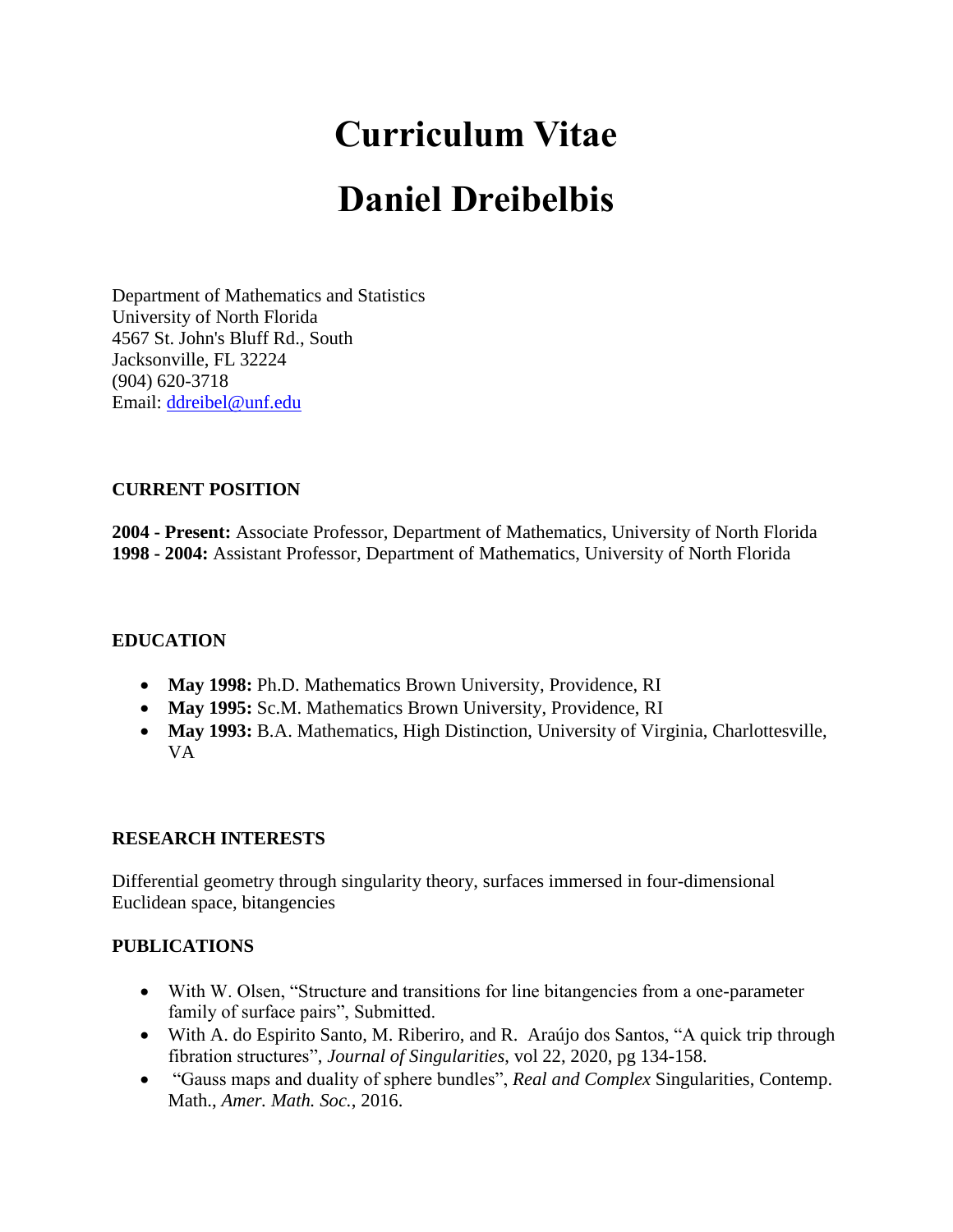- With R. Araújo dos Santos. N. Dutertre, "Topology of the real Milnor fiber for isolated singularities", *Real and complex singularities,* 67–75, [Contemp. Math., 569,](http://www.ams.org.dax.lib.unf.edu/mathscinet/search/series.html?cn=Contemp_Math) *Amer. Math. Soc., Providence, RI,* 2012.
- "Self-conjugate Vectors of Immersed 3-manifolds in **R** 6 ", *Topology and its Applications,* **159** (2012), no. 2, 450-456.
- "Conjugate Vectors of Immersed Manifolds," *Real and Complex Singularities*, 1-12, Contemp. Math., **459**, *Amer. Math. Soc.*, 2008.
- "The Geometry of Flecnodal Pairs," *Real and Complex Singularities*, *Trends in Mathematics* (2007), 113-126.
- "Birth of bitangencies in a family of surfaces in **R** 4 ," *Differential Geometry and its Applications*. **24** (2006), no. 4, 321-331.
- "Invariance of the Diagonal Contribution in a Bitangency Formula," *Real and Complex Singularities*, 45-56, Contemp. Math., **354**, *Amer. Math. Soc.*, 2004.
- "Singularities of the Gauss Map and Binormal Surfaces," *Advances in Geometry,* **3** (2003), 453-468.
- "A Self-Intersecting Sphere," [EG-Models,](http://www-sfb288.math.tu-berlin.de/eg-models/) 2002.
- "A Bitangency Theorem for Surfaces in Four-Dimensional Euclidean Space," *Quarterly Journal of Mathematics*, **52** (2001).
- Editor for web version: T. Banchoff, T. Gaffney, and C. McCrory, "Cusps of Gauss" Mappings," web version, *[Electronic Library of Mathematics](http://www.emis.de/monographs/CGM)*, European Mathematical Information Service. 1998.
- "A Bitangency Theorem for Immersed Surfaces in Four-Dimensional Euclidean Space," Ph.D. dissertation.
- With J. Rovnyak and K. Y. Li, "Coefficients of Bounded Univalent Functions," *Proceedings of the Conference of Complex Analysis (Tianjin, 1992)*, 45-48, Conference Proceedings and Lecture Notes in Analysis.

# **GRANTS**

- **Summer 2020:** OUR Undergraduate Research Grant, with undergraduate NKosi Alexander, "Bitangency Reconstruction Problem".
- **Summer 2009:** Teaching Grant, Awarded by University of North Florida, "Undergraduate Elliptic Curves"
- **Summer 2007:** Research Grant, Awarded by University of North Florida, "4-D Geometry of Lighted Surfaces"
- **Summer 2002:** Teaching Grant, Awarded by University of North Florida, "Using the web in Explorations".
- **Summer 2001:** Teaching Grant, Awarded by University of North Florida, "Improving the computer-based college algebra system".
- **Summer 2000:** Research Grant, Awarded by University of North Florida, "Parabolic curves of evolving surfaces in **R** 4 .
- **Summer 1999:** Technology and Teaching Grant, Awarded by University of North Florida, "Using WebCT in Explorations of Mathematics".
- **Summer 1998:** *Communications in Visual Mathematics*, Awarded by the Mathematical Association of America.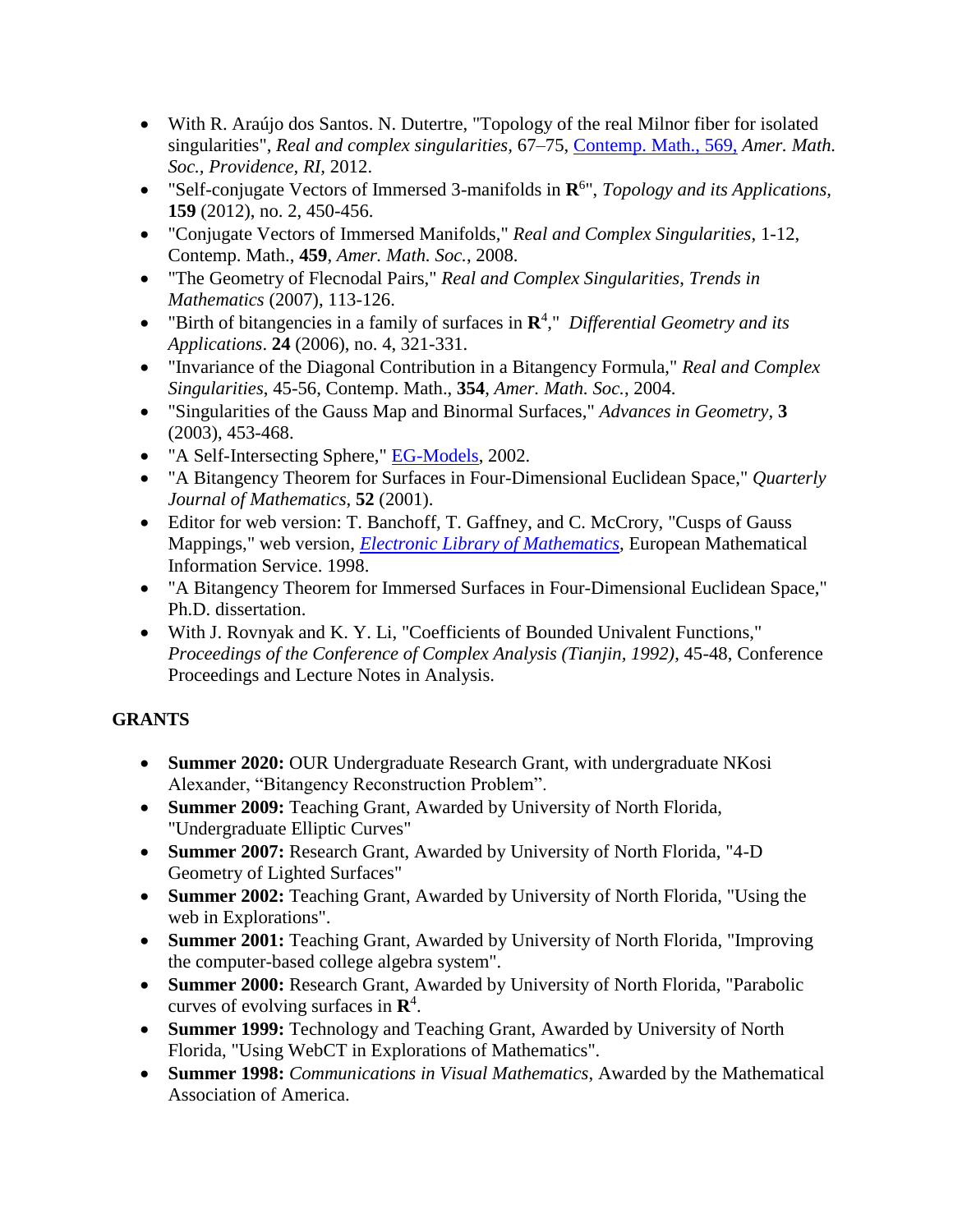**Summer 1992:** Research Experiences for Undergraduates, Awarded by the National Science Foundation.

# **PRESENTATIONS**

- "Surface Reconstruction from Line Bitangencies",  $6<sup>th</sup>$  International Workshop on Singularities in Generic Geometry and its Applications, Valencia, Spain, October 2019.
- "Line Bitangencies: Transitions and Global Theorems",  $15<sup>th</sup>$  International Workshop on Real and Complex Singularities, ICMC-USP, Sao Carlos, Brazil, July 2018.
- "Freakin' Big Numbers", UNF Math/Stat Club, October 2017.
- "Generic Geometry and the Structure of Line Bitangencies", Mathematics Colloquium, Georgia State University, February, 2018.
- "Integral Curves from Line Bitangencies", Singularities in Generic Geometry and its Applications: Valencia V, Mexico City, Mexico, August 2017.
- "Duality and Singularities", Math/Stat Seminar, UNF, September 2016.
- "Gauss Maps and Duality of Sphere Bundles", 13<sup>th</sup> International Workshop on Real and Complex Singularities, ICMC-USP, Sao Carlos, Brazil, July, 2014.
- "What's that Thing of the Cover of My Calculus Book?", UNF Math/Stat Club, October 2013.
- "Flat Geometry and Normal Forms for 3-Tensors", Singularity Seminar, USP-ICMC, Sao Carlos, Brazil, October 2012.
- "Monkey Saddles, Swallowtails, and the Giant Rat of Sumatra", MAA Florida Regional Meeting, Jacksonville, FL, February 2012.
- "Duality of Immersed Manifolds", Workshop of Singularities in Geometry and Applications, Bedlewo, Poland, May 2011.
- "How to Destroy the World Through Number Theory", Pi Mu Epsilon, Jacksonville, FL, April 2011 and Math/Stat Club, UNF, October 2012.
- "Fractals from Root-solving Techniques", MAA Florida Regional Meeting, Orlando, FL, February 2011.
- "Bitangencies on Higher Dimensional Immersed Manifolds", 11th International Workshop on Real and Complex Singularities, ICMC-USP, Sao Carlos, Brazil, 2010.
- "Curves and Surfaces from 3-D Matrices", First Coast MAA Sectional Meeting, Jacksonville, FL, January 2010 and MAA Florida Regional Meeting, Gainesville, FL, February 2010.
- "Self-Conjugate Vectors on Immersed 3-Manifolds in  $\mathbb{R}^{6}$ ", International Workshop on Singularities in Generic Geometry and Applications, Valencia, Spain, March 2009.
- "What is Elliptic Curve Cryptography?", First Coast MAA Sectional Meeting, Jacksonville, FL, January 2009 and MAA Florida Regional Meeting, Fort Meyers, FL, February 2009, Key Note Talk, Embry-Riddle Undergraduate Mathematics Conference, Daytona, FL, April 2010, Math/CS Joint Seminar, UNF, October 2014.
- "Singularities of the Tangential Gauss Map", 10th International Workshop on Real and Complex Singularities, ICMC-USP, Sao Carlos, Brazil, July 2008.
- "Visualizing Milnor's Fibration Theorem", MAA Florida Regional Meeting, Lakeland, FL, March 2008.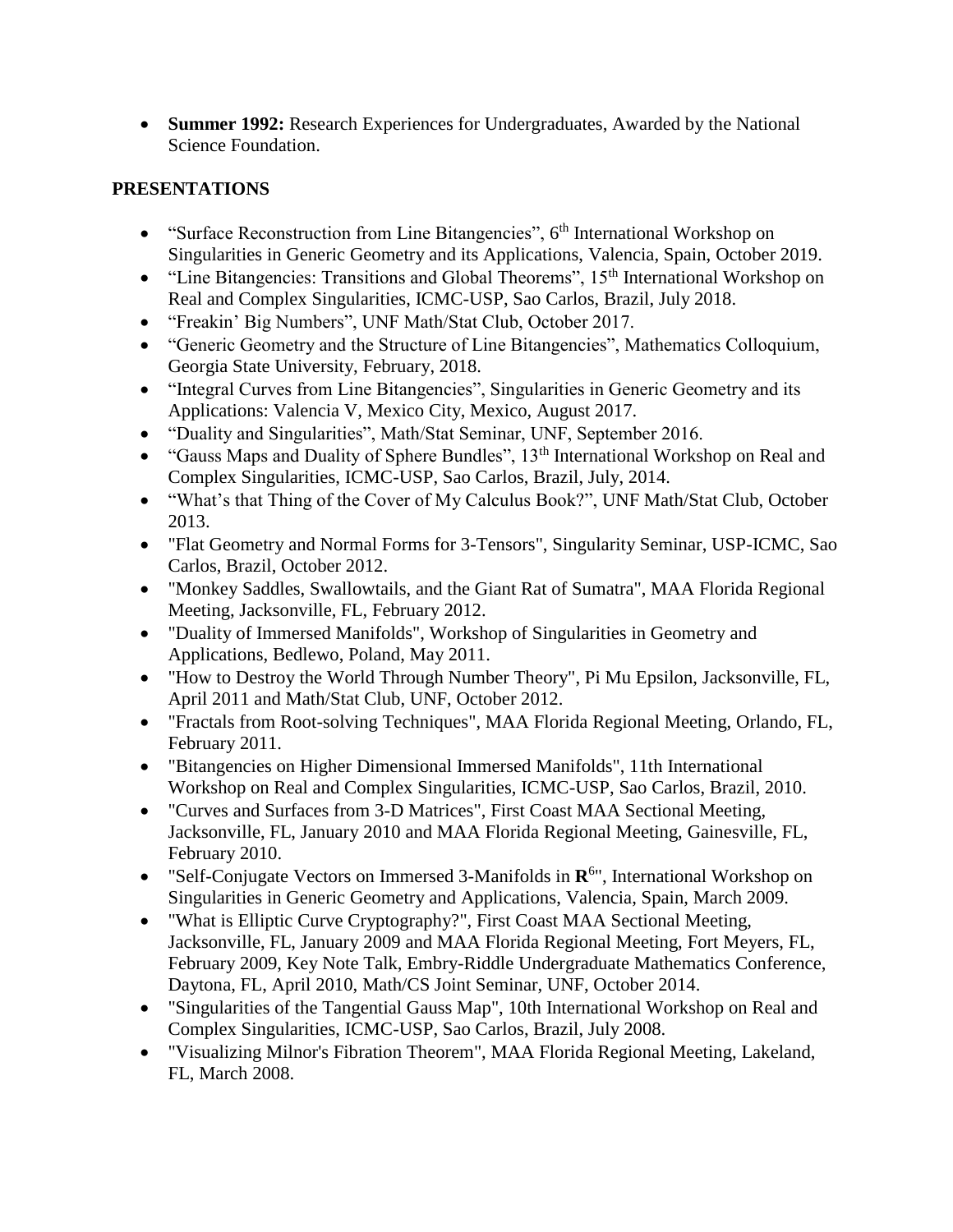- "The Geometry of Conjugate Vectors", 9th International Workshop on Real and Complex Singularities, ICMC-USP, Sao Carlos, Brazil, July 2006.
- "Visualizing Root Approximations", Student MAA Chapter Meeting, Jacksonville University, October 2005.
- "Reconstructing Surfaces from their Outlines", Keynote talk, Florida Northeast Regional MAA Meeting, Jacksonville University, April 2005.
- "The Geometry of Flecnodal Normals", 8th International Workshop on Real and Complex Singularities, LUMNY, Marseille, France, July 2004.
- "Building a Web Component for Explorations in Mathematics", The 14th International Conference on College Teaching and Learning, Jacksonville, April 2003.
- "Invariance of the Diagonal Contribution in a Bitangency Formula", 7th International Workshop on Real and Complex Singularities, ICMC-USP, Sao Carlos, Brazil, July 2002.
- "Squishin' Stuff: The Mathematics of Data Compression," Graduate Student Seminar, University of North Florida, October 2001.
- "Fancy Ways to Connect the Dots," Graduate Student Seminar, University of North Florida, September 2000.
- "Lights and Shadows: The Mathematics of Vision," Math/Stat Club Presentation, University of North Florida, February 2000.
- "Singularities of the Binormal Surface," Contributed Paper, Joint Mathematics Meeting, Washington D.C., January 2000.
- "Using the Web and WebCT in 'Explorations in Mathematics'," Contributed Paper, Joint Mathematics Meeting, Washington D.C., January 2000.
- "Lights, Shadows, and Stick Figures: The Mathematics of Vision," Seminar, Jacksonville University, April 1999.
- "The Fourth Dimension," Seminar, Jacksonville University, April 1999.
- "Bitangencies on Curves and Surfaces," MAA Florida Regional Conference, Panama City, March 1999.
- "Semi-Simple Web Page Creation," Colloquium, University of North Florida, February 1999.
- "A Bitangency Theorem for Surfaces in Euclidean Four-Space," Seminar, Fairfield University, July 1998.
- "Apparent Contours of Surfaces," Job Talk, University of North Florida, April, 1998.
- "Bitangencies on surfaces in Euclidean Three-Space," Shapes of Surfaces Seminar, Brown University, March, 1998.
- "A Bitangency Theorem for Surfaces in Euclidean Four-Space," Geometry Seminar, Brown University, March, 1998.
- "Contact Between Circles and Surfaces," Shapes of Surfaces Seminar, Brown University, November, 1997.
- "A Counterexample to a Conjecture on the Coefficients of a Bounded Univalent Function," AMS National Meeting, Washington D.C., April, 1993.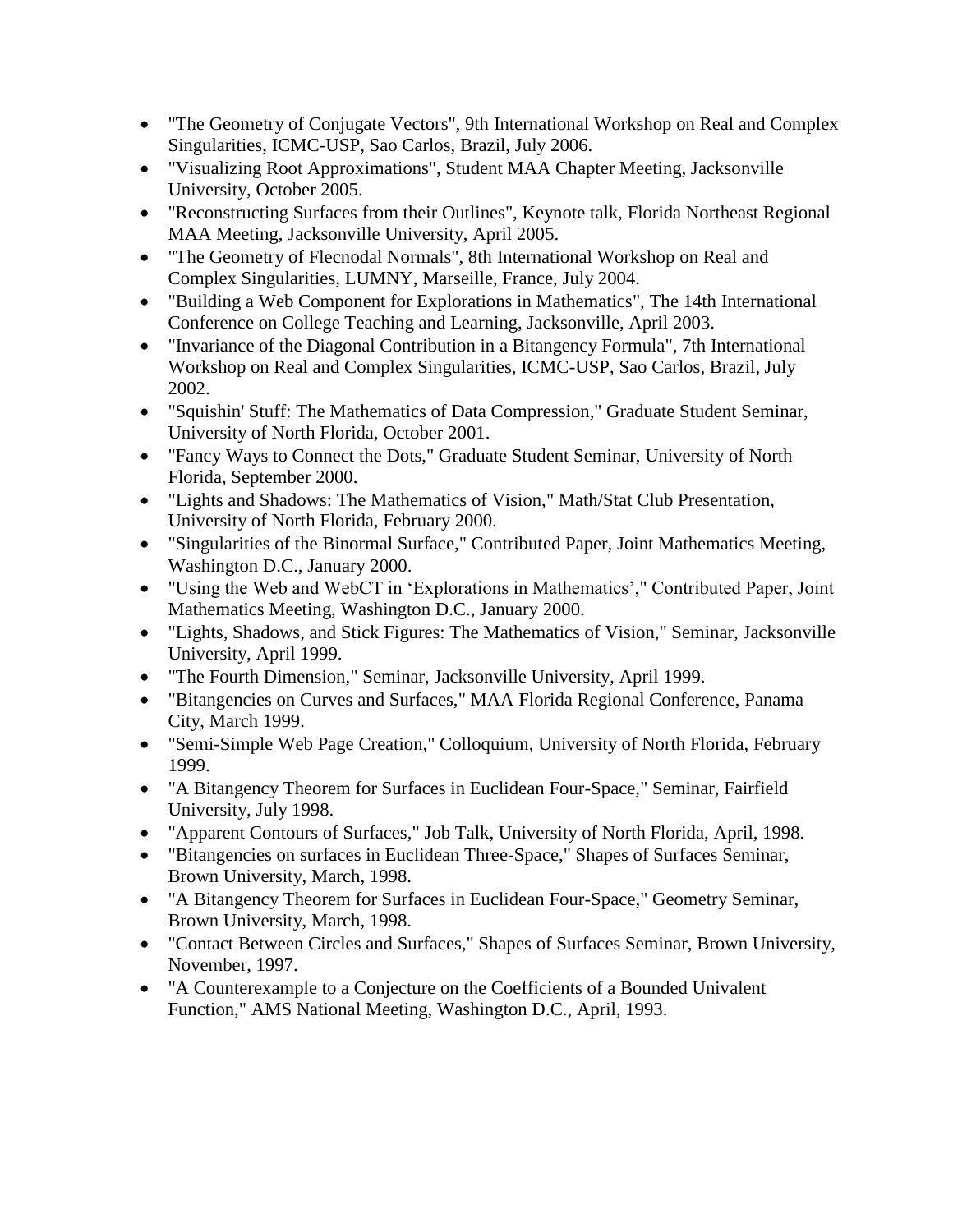## **MISCELLANEOUS**

- **2017:** Picture for Clay Institute's webpage
- **2000:** Picture design for MAA recruitment advertisement.
- **2000:** Picture design for MAA recruitment decal.
- **1998:** Picture design for Brown University mathematics graduate program brochure.

## **PROFESSIONAL SERVICE**

#### **University Committees**

- University Disability Review Committee 2017-2021
- General Education Council  $2017, 2018$
- College of Arts and Sciences Budget and Planning Committee 2007, 2008
- Selection Committee for the Undergraduate Teaching Award finalists 2002, 2008
- Research Grant Allocation Committee 2000, 2001, 2008

## **Department Committees**

- Promotion and Tenure By-Laws Committee (chair), 2006-2007, 2018-2021
- Annual Evaluation Guideline Committee (chair), 2018-2021
- General Education Committee, 2018-2020
- P&T Committee, 2005-2020 (chair four times)
- Search Committee, 2004, 2005, 2006, 2007, 2014, 2015, 2017, 2019
- Academic Resource Committee 2000 (chair), 2001
- Undergraduate Committee 2003, 2005- (chair in 2010, 2016-2019)
- Graduate Committee 2004
- Liaison Committee 1998, 1999 (chair), 2004
- Professional Development 1999

**2005-2010, 2019- :** Undergraduate Director, Department of Mathematics and Statistics.

**2018-2019:** Lower Division Director, Department of Mathematics and Statistics.

**2005-2010, 2019- :** Faculty Advisor, Math/Stat Club

**2001-2003:** Coordinator for the computer-based college algebra.

**1999-2002:** Faculty Advisor, Sigma Kappa Brendo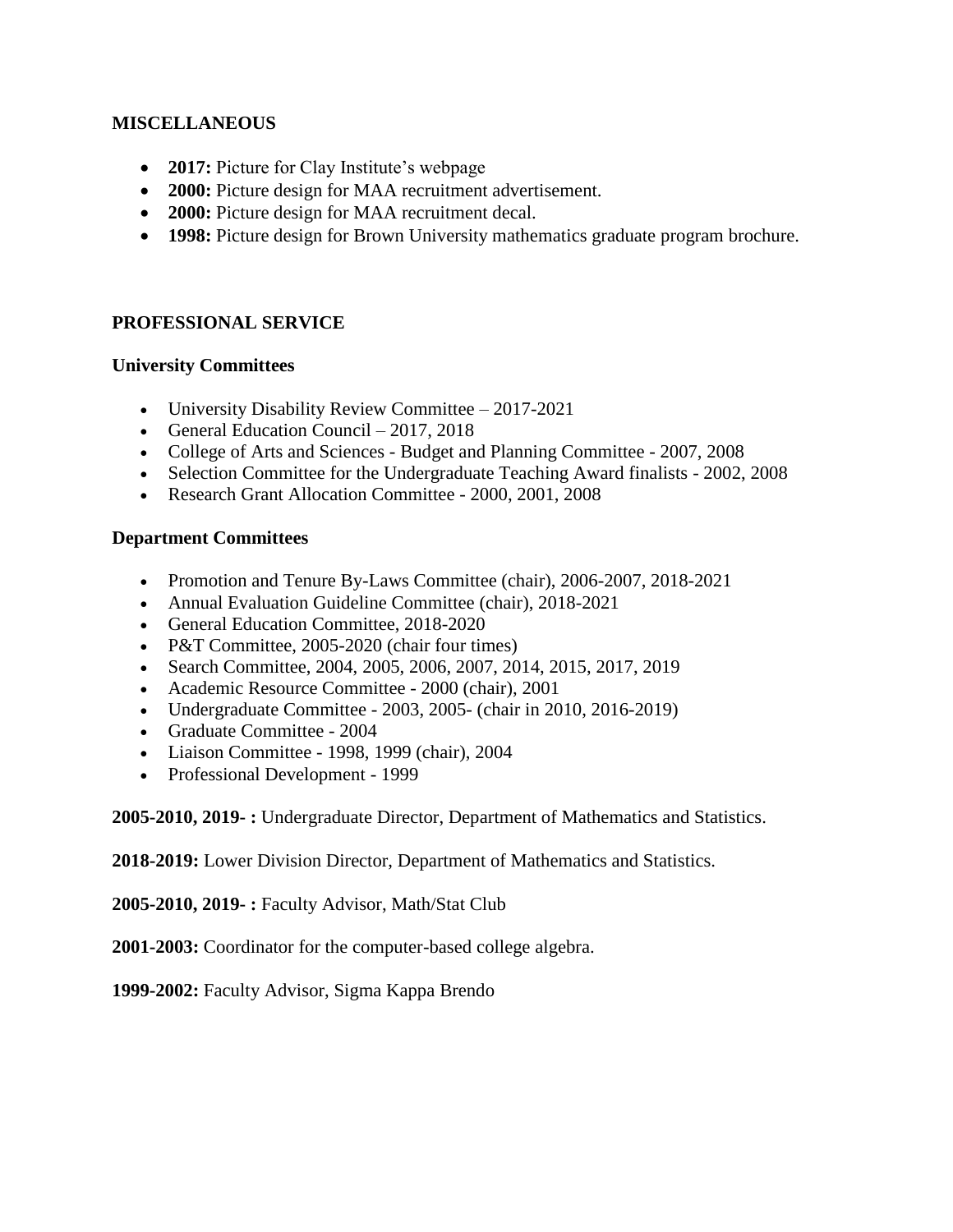# **TEACHING**

# **Awards:**

- 2017: Sigma Alpha Pi Teacher of the Year
- **2007:** 2007 Outstanding Undergraduate Teaching Award, University of North Florida
- **2003:** UNF Student's Choice Award, Mathematics
- **2003:** Award for Innovative Excellence in Teaching, Learning and Technology, The 14th International Conference on College Teaching and Learning
- **2002:** 2002 Outstanding Undergraduate Teaching Award, University of North Florida
- **1999-2000:** Project NExT Fellow
- **1998:** Outstanding Teaching Prize in Mathematics, Brown University.

## **Undergraduate Courses:**

- Abstract Algebra I Sp 11, Sp 15
- Abstract Algebra II (independent study) Sp 12
- Business Calculus F 01, Su 17
- Calculus I F 98, F 99, F 00, Su 04, F 14, Sp 17, F 19
- Calculus II F 96, Sp 01, Su 03, F 04, F 05, Su 06, F 06, Su 07, Su 08, F 08, Su 14, Sp 15, Sp 20
- Calculus III F 97, Sp 02, Sp 03, F 03, Su 05, Sp 08, Su 09, Sp 10, Su 10, F 11, Sp 12, Sp 14
- Capstone Sp 06, Sp 07, F 07, Sp 08, F 09, Sp 10, F 20
- College Algebra Sp 99, Su 99, F 99, Sp 00, Su 00, F 00, F 03, Sp 11
- Complex Analysis Sp 02
- Cryptography Sp 09
- Discrete Mathematics  $F$  17,  $F$  18
- Explorations in Mathematics F 99, Sp 02, F 02, Sp 04, F 04, F 05, F 06, F 11, Sp 12
- Foundations in Mathematics Sp  $05$ , F  $15$ , F  $16$ , F  $17$ , Sp  $19$
- Geometry for Middle School Teachers F 01, F 02, F 05, F 06, F 07, F 08, F 09, F 10, F 11, F 13, F 14, F 15, F 16, F 17, F19, F20
- Honors Calculus II Sp 05
- Honors Explorations Sp 06
- Ultimeter Algebra Sp 96, F 10, Sp 14, F 16, Su 18, F 18, F 19
- Math Enhancement for Elementary School Teachers Su 02
- Modern Geometry Sp 00, Sp 07, Sp 09, Sp 14, Sp 15, Sp 16, Sp 17, Sp 18, Sp 19, Sp 20, Sp 21
- Partial Differential Equations F 10
- Precalculus Sp 99, Su 12, Su 15, Su 19
- Topology F 98, Su 14 (independent study)
- Trigonometry Su 02
- Vector Analysis  $F(03, F(07), F(20))$